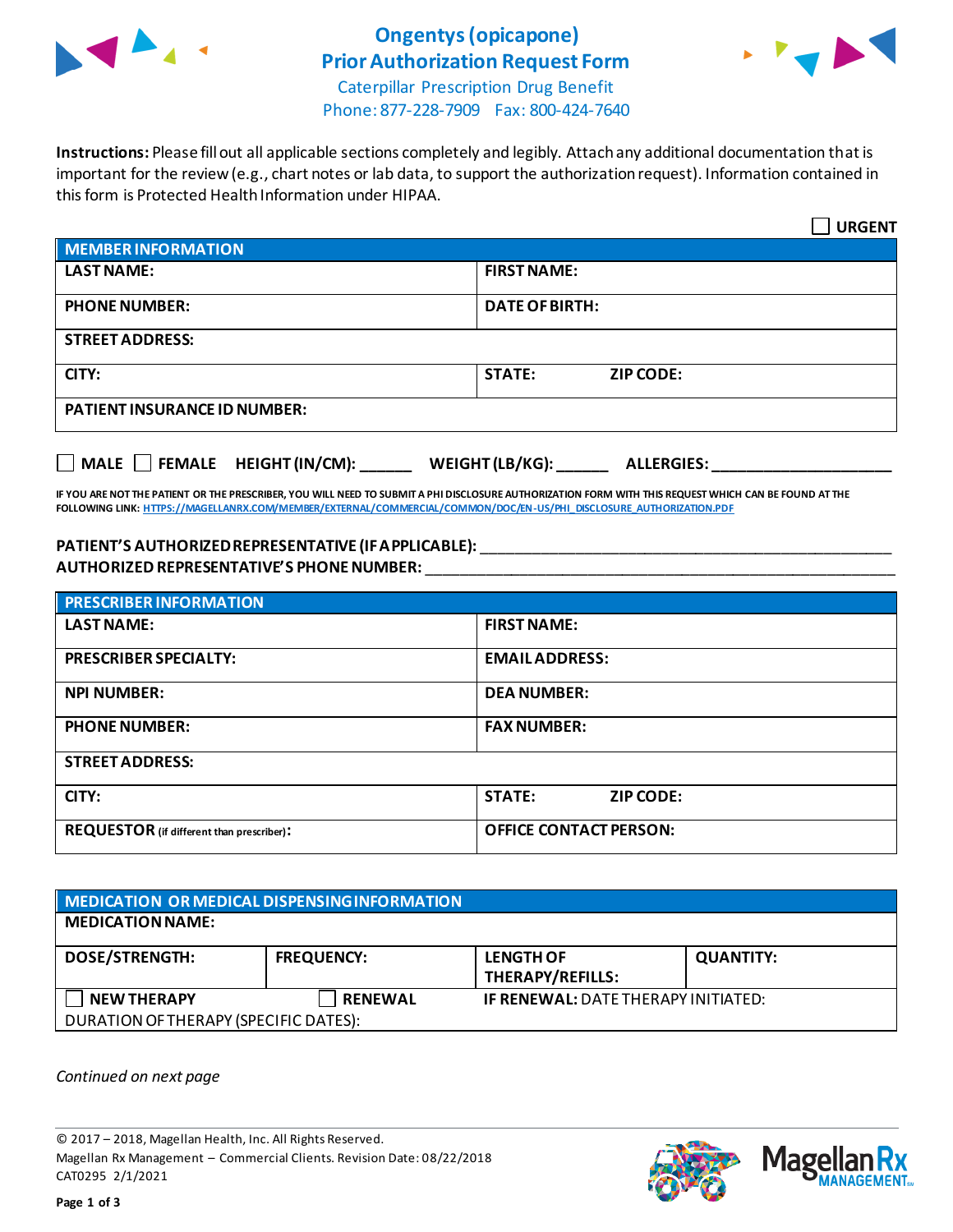

# **Ongentys (opicapone) Prior Authorization Request Form**





| <b>MEMBER'S LAST NAME:</b>                                                                                                                                                                                                                                                    | <b>MEMBER'S FIRST NAME:</b>                                                  |                                                         |  |  |
|-------------------------------------------------------------------------------------------------------------------------------------------------------------------------------------------------------------------------------------------------------------------------------|------------------------------------------------------------------------------|---------------------------------------------------------|--|--|
|                                                                                                                                                                                                                                                                               | 1. HAS THE PATIENT TRIED ANY OTHER MEDICATIONS FOR THIS CONDITION?           | $\overline{\mathsf{N}}$<br>YES (if yes, complete below) |  |  |
| <b>MEDICATION/THERAPY (SPECIFY</b><br>DRUG NAME AND DOSAGE):                                                                                                                                                                                                                  | <b>DURATION OF THERAPY (SPECIFY</b><br>DATES):                               | <b>RESPONSE/REASON FOR</b><br><b>FAILURE/ALLERGY:</b>   |  |  |
| <b>2. LIST DIAGNOSES:</b>                                                                                                                                                                                                                                                     |                                                                              | $ICD-10$ :                                              |  |  |
| □ Idiopathic Parkinson's Disease                                                                                                                                                                                                                                              |                                                                              |                                                         |  |  |
| $ICD-10$                                                                                                                                                                                                                                                                      |                                                                              |                                                         |  |  |
| 3. REQUIRED CLINICAL INFORMATION: PLEASE PROVIDE ALL RELEVANT CLINICAL INFORMATION TO SUPPORT A<br>PRIOR AUTHORIZATION.<br><b>Clinical Information:</b><br>Is this drug being prescribed to this patient as part of a treatment regimen specified within a sponsored clinical |                                                                              |                                                         |  |  |
| trial? $\square$ Yes $\square$ No                                                                                                                                                                                                                                             |                                                                              |                                                         |  |  |
| Has the patient had the diagnosis of Idiopathic Parkinson's Disease for at least 3 years? $\Box$ Yes $\Box$ No                                                                                                                                                                |                                                                              |                                                         |  |  |
| Does the patient have atypical parkinsonism, secondary [acquired or symptomatic] parkinsonism or Parkinson-plus<br>syndrome? □ Yes □ No                                                                                                                                       |                                                                              |                                                         |  |  |
|                                                                                                                                                                                                                                                                               | Is patient's disease severity mild or moderate during ON periods? □ Yes □ No |                                                         |  |  |
| Is patient severely disabled or completely disabled by their dystonia? $\Box$ Yes $\Box$ No                                                                                                                                                                                   |                                                                              |                                                         |  |  |
| Does patient have severe and/or unpredictable OFF periods? $\Box$ Yes $\Box$ No                                                                                                                                                                                               |                                                                              |                                                         |  |  |
| Has patient been treated with levodopa/carbidopa for the past 12 months? $\Box$ Yes $\Box$ No                                                                                                                                                                                 |                                                                              |                                                         |  |  |
| Will patient continue to be treated with levodopa/carbidopa while on Ongentys (opicapone)? $\Box$ Yes $\Box$ No                                                                                                                                                               |                                                                              |                                                         |  |  |
| Is the medication being prescribed by a neurologist or in consultation with a neurologist? $\Box$ Yes $\Box$ No                                                                                                                                                               |                                                                              |                                                         |  |  |
| Has patient received any neurosurgical procedure for their Parkinson's disease? $\Box$ Yes $\Box$ No                                                                                                                                                                          |                                                                              |                                                         |  |  |
| Is patient experiencing greater than or equal to 1.5 hours of average daily OFF time per waking day? $\Box$ Yes $\Box$ No                                                                                                                                                     |                                                                              |                                                         |  |  |
| Has patient been previously treated with entacapone(Comtan ®)? $\Box$ Yes $\Box$ No                                                                                                                                                                                           |                                                                              |                                                         |  |  |
| Are there any other comments, diagnoses, symptoms, medications tried or failed, and/or any other information the<br>physician feels is important to this review?                                                                                                              |                                                                              |                                                         |  |  |
|                                                                                                                                                                                                                                                                               |                                                                              |                                                         |  |  |